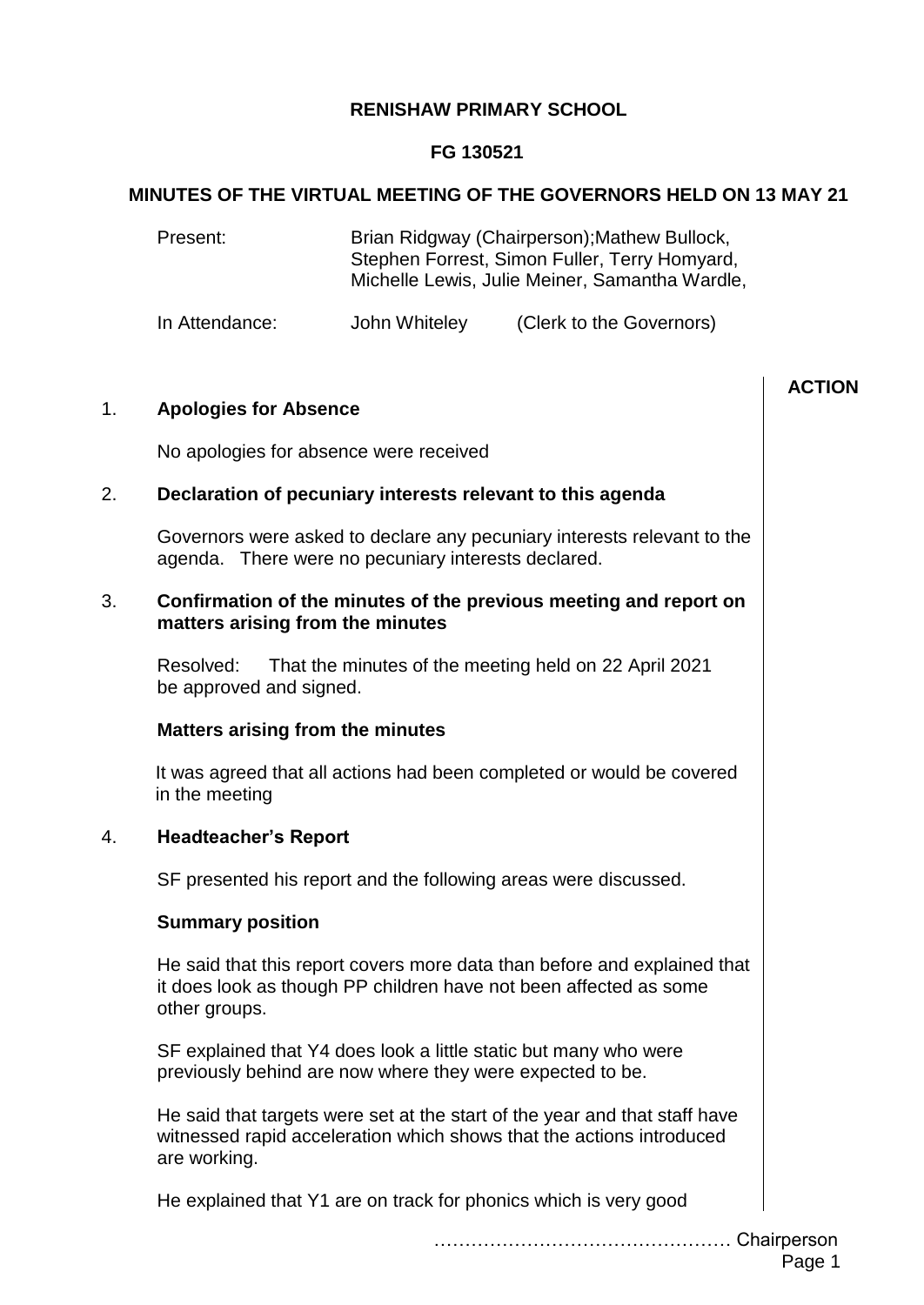| considering the higher number of SEN children in the group. He<br>explained that they are supported by three members of staff, which is<br>higher than would normally be expected but is reasonable because of<br>their additional needs, and the better results show that this is working |  |  |  |  |
|--------------------------------------------------------------------------------------------------------------------------------------------------------------------------------------------------------------------------------------------------------------------------------------------|--|--|--|--|
| Year 3 are looking better, however staff have identified that there is still<br>work to do with the year 4 children.                                                                                                                                                                       |  |  |  |  |
| Year 5 are moving along well and staff are preparing them for the SATS<br>next year.                                                                                                                                                                                                       |  |  |  |  |
| SF said that there is an ongoing issue with writing in Y6 so staff are<br>looking to get back to basics to look at the different elements involved<br>which seems to be having a positive effect.                                                                                          |  |  |  |  |
| He said that overall week by week staff can see the improvements being<br>made.                                                                                                                                                                                                            |  |  |  |  |
| Catch up                                                                                                                                                                                                                                                                                   |  |  |  |  |
| SF said that this is going well and was pleased to report that the<br>engagement is brilliant. The staff are talking to each other so are able to<br>share information about performance and any areas of concern.                                                                         |  |  |  |  |
| The after school groups are working well within their own bubbles, which<br>does affect numbers but helps keep children safe.                                                                                                                                                              |  |  |  |  |
| Toddler group.                                                                                                                                                                                                                                                                             |  |  |  |  |
| It was explained that the toddler group starts soon and will be the<br>subject of an article in the local magazine which is being done for free.<br>The group also received a visit from the local MP.                                                                                     |  |  |  |  |
| JM questioned if a copy of the article when complete can go on the web<br>site. SF said that he would check.                                                                                                                                                                               |  |  |  |  |
| Safeguarding.                                                                                                                                                                                                                                                                              |  |  |  |  |
| SF said that there are a number of issues in the community that are<br>affecting some children when they are in school. He said that resources<br>to control this are limited however the staff are doing as much as they<br>can to help and the PE coordinator is also helping staff.     |  |  |  |  |
| He said that there is an issue with one child who keeps trying to leave<br>the site. SW said that staff are easily contactable by radio, so can act<br>quickly if any issues arise that would be considered a health and safety<br>risk.                                                   |  |  |  |  |
| JM asked if the police would be contacted if a child managed to get over<br>the fence. SW said that they would and agreed to share the risk<br>assessment that covers the procedures if any incidents such as this<br>occur.                                                               |  |  |  |  |
|                                                                                                                                                                                                                                                                                            |  |  |  |  |

SF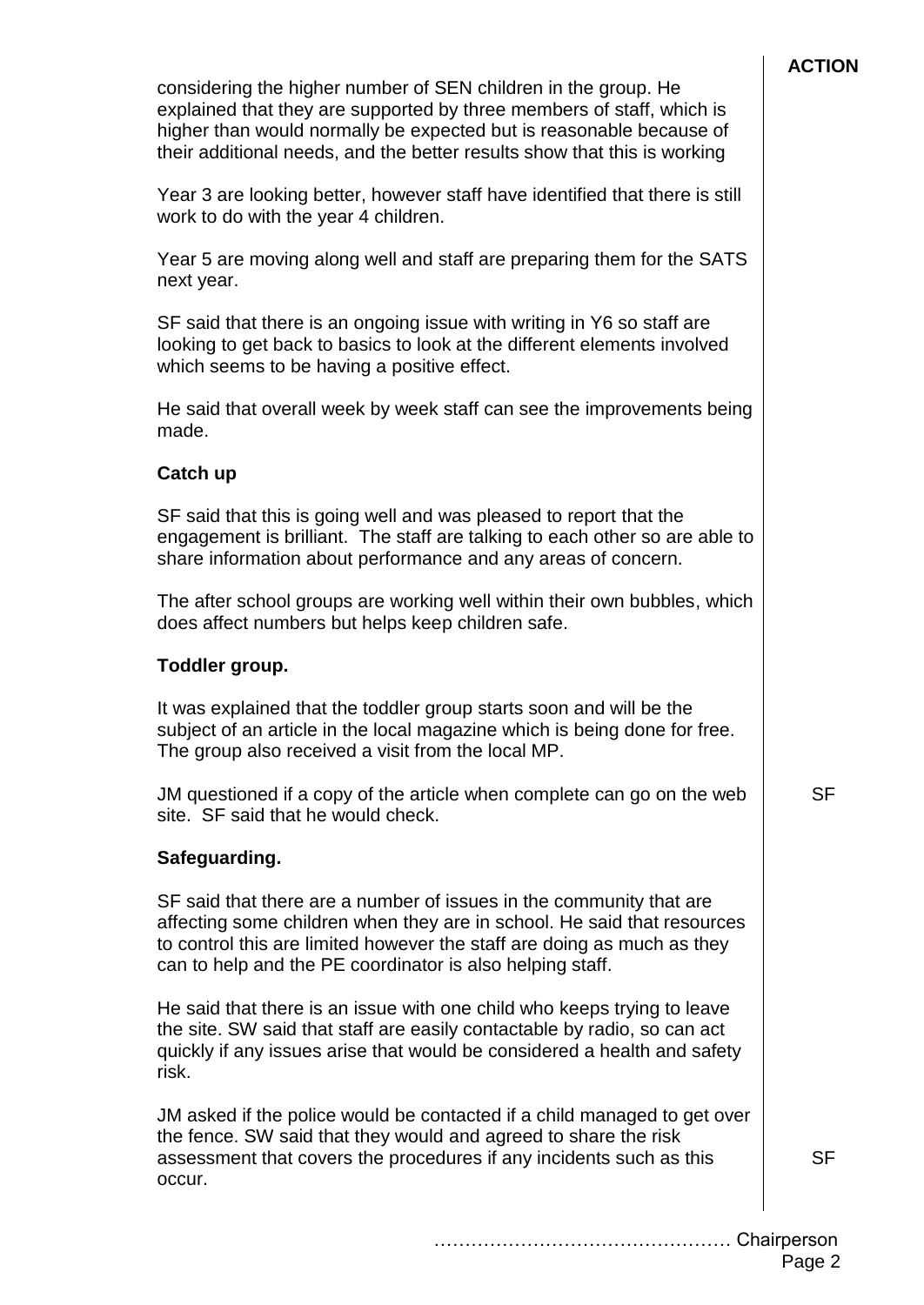It was explained that regarding the child who tries to escape, Grace is the main point of contact however other staff are also on call as required if she is not available. The parents of this child have expressed their gratitude at what the school has done to support their child.

SW said that she is looking to get some emergency funding to help support the child in question.

### 5. **SEN update**

SW confirmed that she has put in a bid to get additional funding for a number of children who have different needs and require extra support. She said that there are a number of different issues which have been seen first-hand by the school Phycologist, so she feels that the bids will be successful.

She said that there are two children in the nursery who will need additional support, so applications for ECHPs will need to be prepared if the funding to cover this support is to be successful.

She explained that she has met with partners from Derbyshire SEN carers regarding support available for Y6 and now has a questionnaire to be used by staff for children who display signs of ADHD to assist them to do a preliminary check. She explained that another member of staff has done some training around autism assessment due to the current rise in numbers.

She said that any information that staff can pass on to the senior schools allows them to help the children who need support as soon as they arrive.

SW said as many transition opportunities as currently allowed have been done and it may be that some after school visits will also be allowed.

### 6. **School plans for next year.**

SF said that at this late stage he is not expecting any resignations so the staffing structure should be stable.

He said that consideration has been given to the two children in Y1 who require specialist support so he is proposing that a specialist P/T SEN TA be appointed to provide the required support. He said that he is not proposing that this be an apprentice as this particular situation is hands on so does not give the individual the wider opportunities to broaden their skills base required as part of their training.

He explained that the advert for a breakfast club leader and relief cleaner are out so the posts should be filled. The site supervisor has been asked to look at the cleaning arrangements in school to see if better use can be made of the resources available.

The Chair asked if the current apprentice is now qualified. It was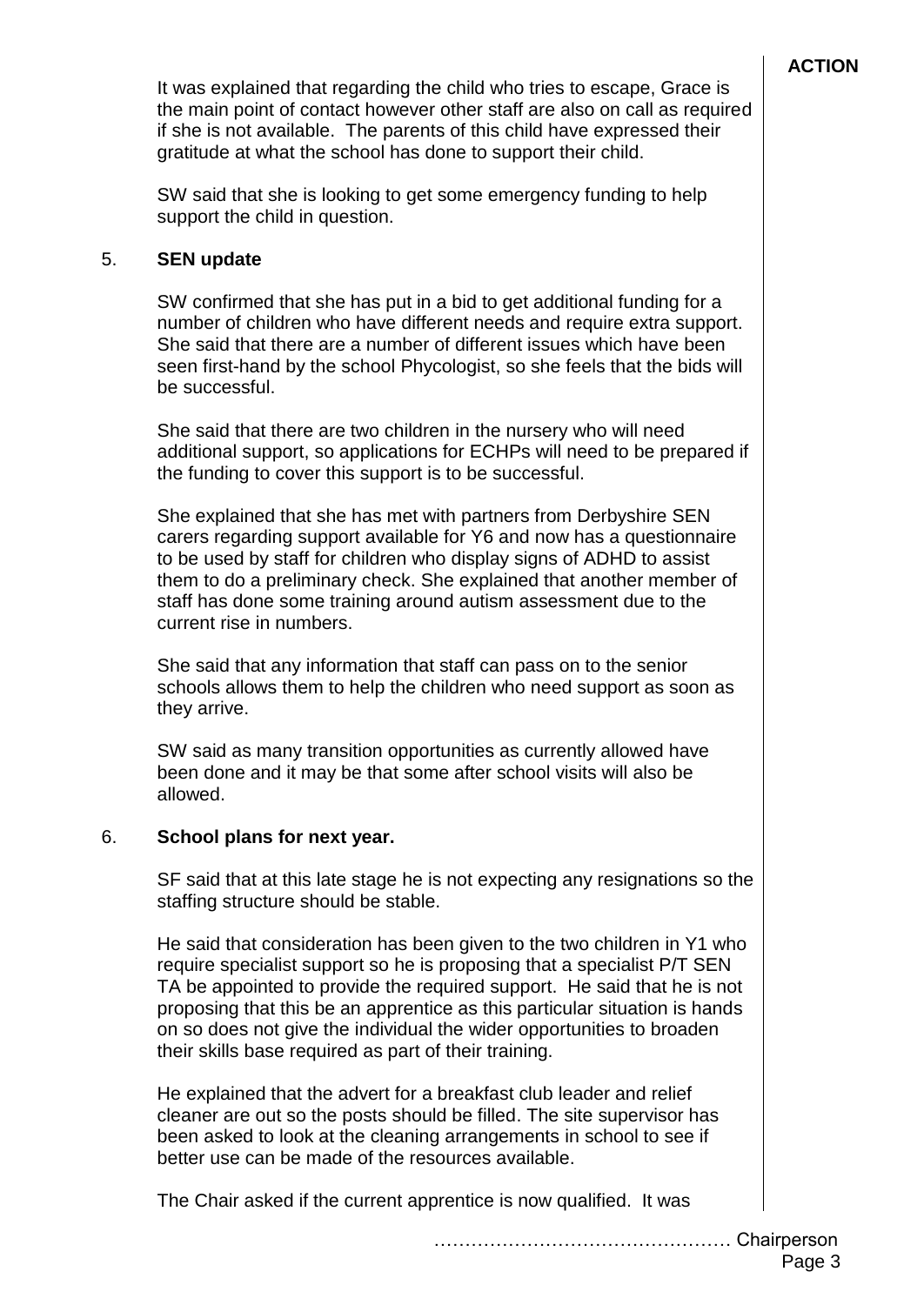explained that she is and now needs to spend 12 weeks working in other areas of the school to broaden her experience.

Four inset days have been pencilled in for next year and the school will finish for Christmas on the 23 December**.**

### 7. **Academy meeting**

SF said that discussions have taken place about reapplying so a decision will need to take place around how this moves forward.

It was agreed that the vacancies on the board need to be considered and if Governors can maybe be shared with Marsh lane and the secondary school community, which may strengthen the bid going forward.

It was agreed that this needs to be revisited in the Autumn but leading up to this, the possibility of Boards working together be investigated further if it is thought that collaborative working will help going forward.

It was agreed that the thinking behind the previous bid was that it was too small so it maybe that other schools need to be encouraged to join if the bid is to succeed.

It was suggested that joining some Headteacher forums may be a way forward to attract support or at least get more information on what might be required for a successful bid.

#### 8. **Governor vacancies**

It was noted that there are still 3 vacancies for co-opted Governors. The Chair said that he hoped that current Governors would consider extending their terms of office when it expires as the Board needs experienced Governors to support the school and help new Governors when they are appointed.

SF said that he is looking to set up a meeting with Marsh lane and Eckington to see if there is a way that the different bodies can work closer together and support each other going forward.

JM asked if there were any areas that the current group were lacking. It was agreed that somebody from the police or social care may help if suitable people can be found.

It was also agreed that maybe somebody with marketing skills would be an advantage, which could include somebody who could attract funds.

Following a question the Chair said that an advert can be put out but it would clearly need to state what particular skills/experience the school was looking for.

# 9. **Safeguarding incident in school**

………………………………………… Chairperson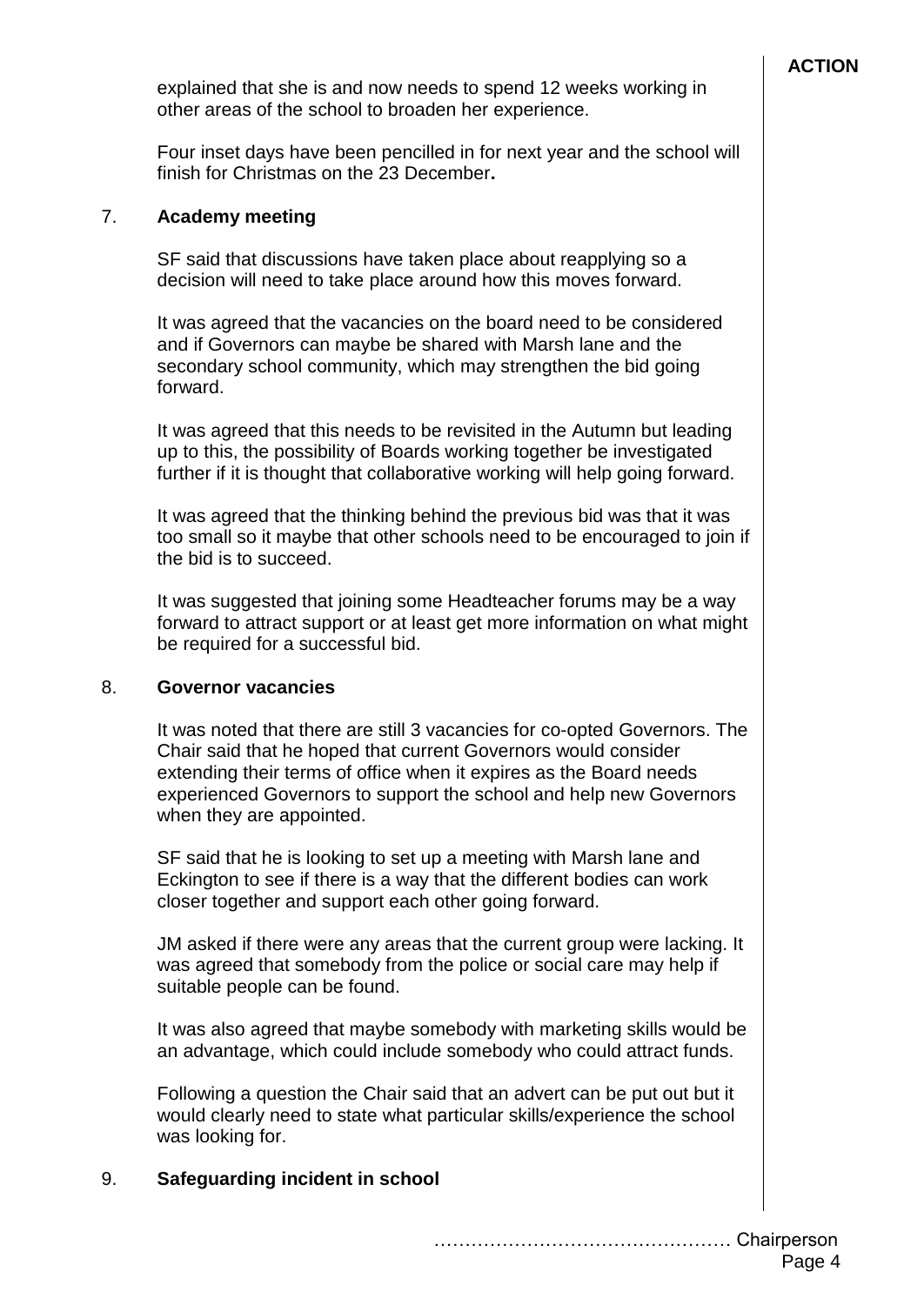| SF said that he wanted to bring to Governors attention a recent incident<br>which was a potential safeguarding issue and despite his best efforts, he<br>failed to get any support from the agencies who are supposed to support<br>schools in these type of situations.                                                                                                                                                                                                                                                                                                                              |          |  |  |
|-------------------------------------------------------------------------------------------------------------------------------------------------------------------------------------------------------------------------------------------------------------------------------------------------------------------------------------------------------------------------------------------------------------------------------------------------------------------------------------------------------------------------------------------------------------------------------------------------------|----------|--|--|
| He explained that a parent of a child at school reported that there was<br>an argument taking place at the home of a child at this school and that<br>she was so concerned that she phoned the police and an ambulance.<br>SF said that once this was reported to him he rang a number of<br>agencies including social care and starting point to see what the school<br>staff should do about the child of this family who was in school at the<br>time. He said that in view of the seriousness of the incident he wanted<br>advice on the safe release of this child at the end of the school day. |          |  |  |
| He said that somebody from starting point rang at 4-30 and asked how<br>they could help, even though he had made it clear what the problem<br>was when he rang in the morning.                                                                                                                                                                                                                                                                                                                                                                                                                        |          |  |  |
| He said that while he accepts that resources are stretched he feels that<br>there should be a priority to help schools in this type of situation.                                                                                                                                                                                                                                                                                                                                                                                                                                                     |          |  |  |
| He said that the situation was resolved the community way rather than<br>the professional way, due to the lack of help/support that was offered.                                                                                                                                                                                                                                                                                                                                                                                                                                                      |          |  |  |
| Following a discussion it was agreed that a strong letter needs to go<br>from the Board to express the concerns of members about the lack of<br>available support on the day of this incident and what assurances can<br>be given that if this situation does arrive in the future that help and<br>support will be available.                                                                                                                                                                                                                                                                        |          |  |  |
| SF agreed to draft a letter detailing the events that took place that would<br>be signed by the Chair on behalf of the Board of Governors.                                                                                                                                                                                                                                                                                                                                                                                                                                                            | SF/Chair |  |  |
| The schools advisor was not satisfied with the lack of support available<br>and agreed that a letter should go from the Governors expressing their<br>concerns.                                                                                                                                                                                                                                                                                                                                                                                                                                       |          |  |  |
| SF said that he followed all the schools procedures and would not<br>release the child until he was sure it was safe, confirming that he did<br>consult with the Chair on the day of the incident.                                                                                                                                                                                                                                                                                                                                                                                                    |          |  |  |
| SF said that on a positive note the cluster of schools have agreed to pay<br>for a shared resource, so the situation will be better going forward. He<br>confirmed that the new staff employed will visit schools on a regular<br>basis.                                                                                                                                                                                                                                                                                                                                                              |          |  |  |
| JM suggested that Governors should request an official response to<br>answer their concerns.                                                                                                                                                                                                                                                                                                                                                                                                                                                                                                          |          |  |  |
| <b>Approval of SFVS</b>                                                                                                                                                                                                                                                                                                                                                                                                                                                                                                                                                                               |          |  |  |
| It was explained that there were some small issues identified which<br>have now been resolved.                                                                                                                                                                                                                                                                                                                                                                                                                                                                                                        |          |  |  |

**10.** 

………………………………………… Chairperson

 $\mathbf{I}$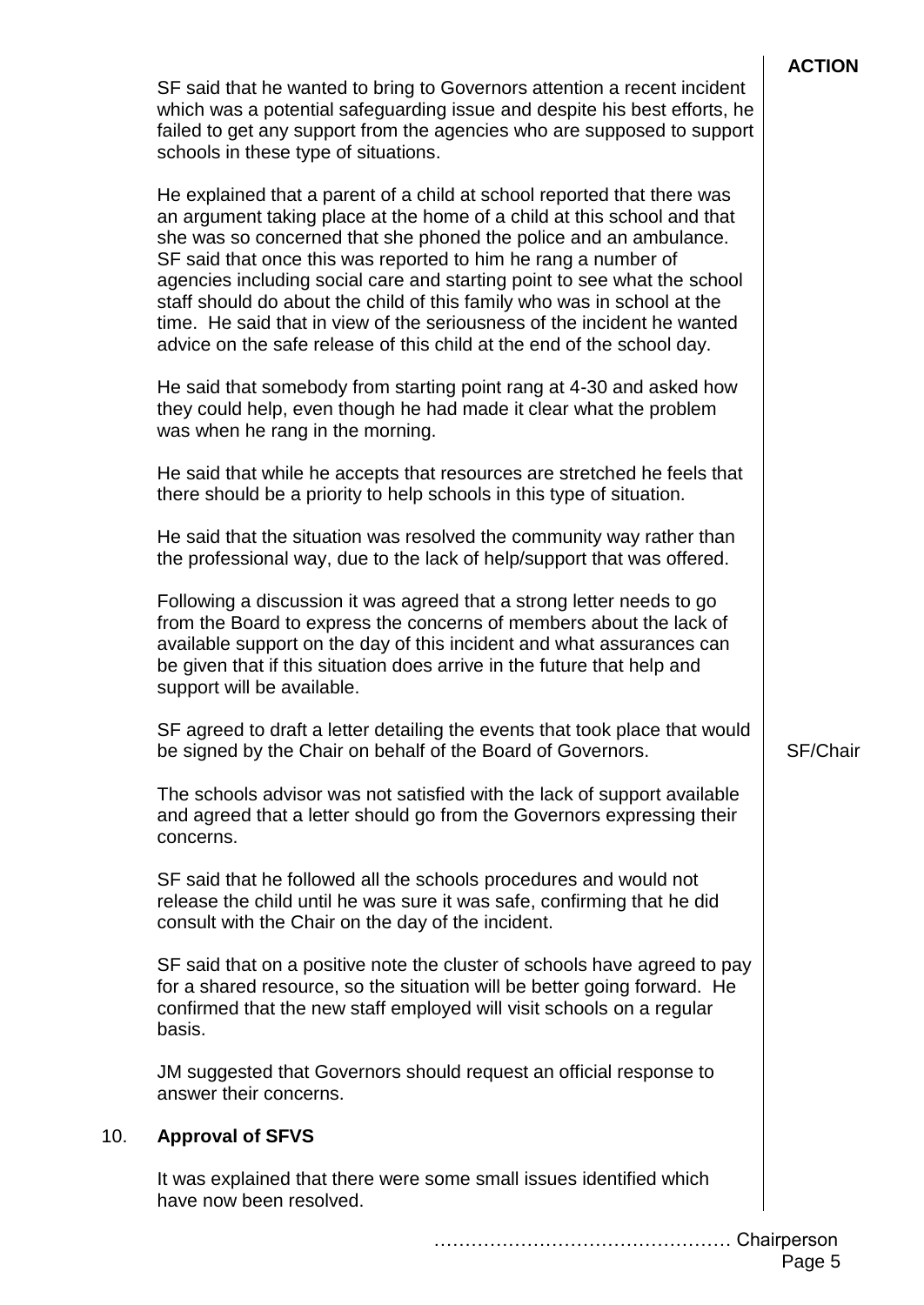Governors formally approved and accepted the SFVS as circulated.

### 11. **Presentation on SFQSL**

Sam Clark-Allen was present to deliver the presentation on SFQSL.

She gave a power point presentation which highlighted the following areas.

SF said that this has been good for Sam as she has a passion for reading.

SCA explained that she is the English lead in school and wants to bring in as many resources as possible into school to help the children with their reading. She said that the idea behind the project is to improve reading outcomes.

She said that she wants to monitor staff to ensure that they are doing as much as possible to support any mental health issues and not just covering the curriculum.

She explained that this initiative is aimed at the lowest 20% of readers to help get them where they need to be and is intended to work across all areas of the curriculum.

## **The project covers the following areas.**

- Where reading matters to get children ready for the secondary school
- Interventions to improve progress
- Scarborough reading rope to look at the different areas to make a good reader
- Quality first teaching across the board
- Books selected to provide the biggest impact. The books selected have also made it easier for staff to understand what is needed System is based on whole class reading, book monitoring and the reading curriculum

SCA explained that there are 26 children in KS2 who have a mix of PP children, non PP children and children with special needs.

She explained that the school is moving away from 1 to 1 teaching and the over reliance on TAs which was the previous position.

SF explained that the TAs are on board with this way of teaching and staff have worked with them to explain what is required of them.

The following improvements have been made.

- Improved communication and better teaching of TAs
- Upskilling of teachers and TAS
- Collaboration around the barriers to learning
- The interventions required are now built into the teaching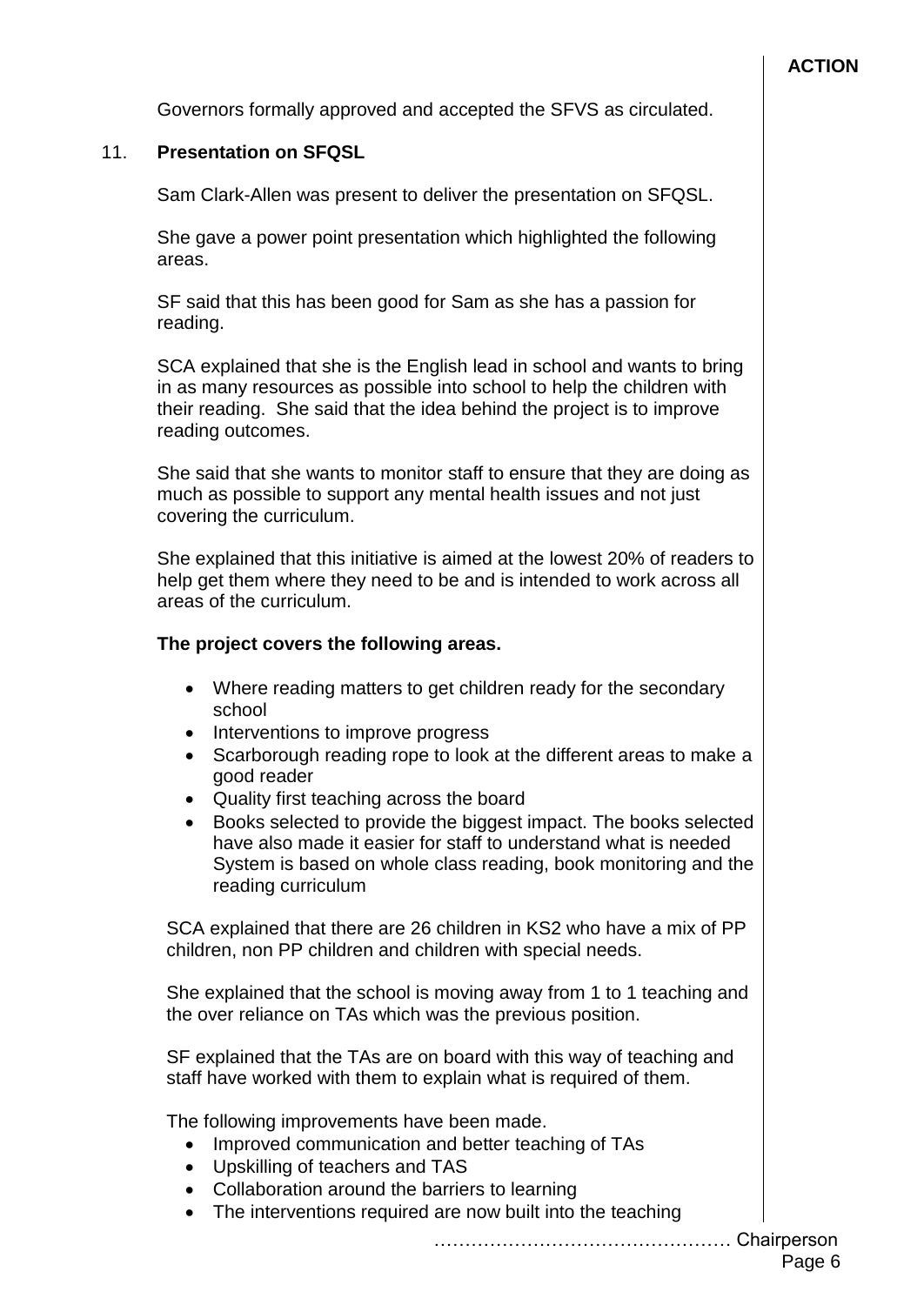### **ACTION**

SCA said that staff are also seeing improvements in Y6 so it does show that the interventions are working.

This is based on more strategic thinking.

### **Project x code**.

It was explained that this offers additional support to readers in years 2 and 4 although Y3 has not been included at the present time because they have not been in school for a sufficient time to make this work.

SCA said that it was a big risk to replace the I to 1 reading but results are showing that this is now paying off.

She said that she has personally gained the following from this project.

- Strategic thinking
- Planning changes in advance
- Planning of CPD for maximum impact and sustained change
- Collaboration with stakeholders
- More parental engagement
- Easier to assess the risks and benefits

### **Impact of COVID**

- Bubbles have made it more difficult
- Staff unable to get together
- Staff struggling with additional workload
- Home learning has been a barrier

#### **Next steps**

- Celebrate short term gains
- Continue to monitor and review evidence
- Embedding of the CPD
- Explore the different ways of teaching
- Refine reading curriculum
- Investigate the use of E Books
- Look how writing fits in

#### **Costs**

- Initial cost £600
- Cost of books provided to take home
- 30 mins TA time per day per group
- Cost to children 2.5 hours per week.

**Note** this is a summary of the presentation which should be read in conjunction with the full presentation which is available to Governors.

The Chair thanked SCA for the presentation and asked if there were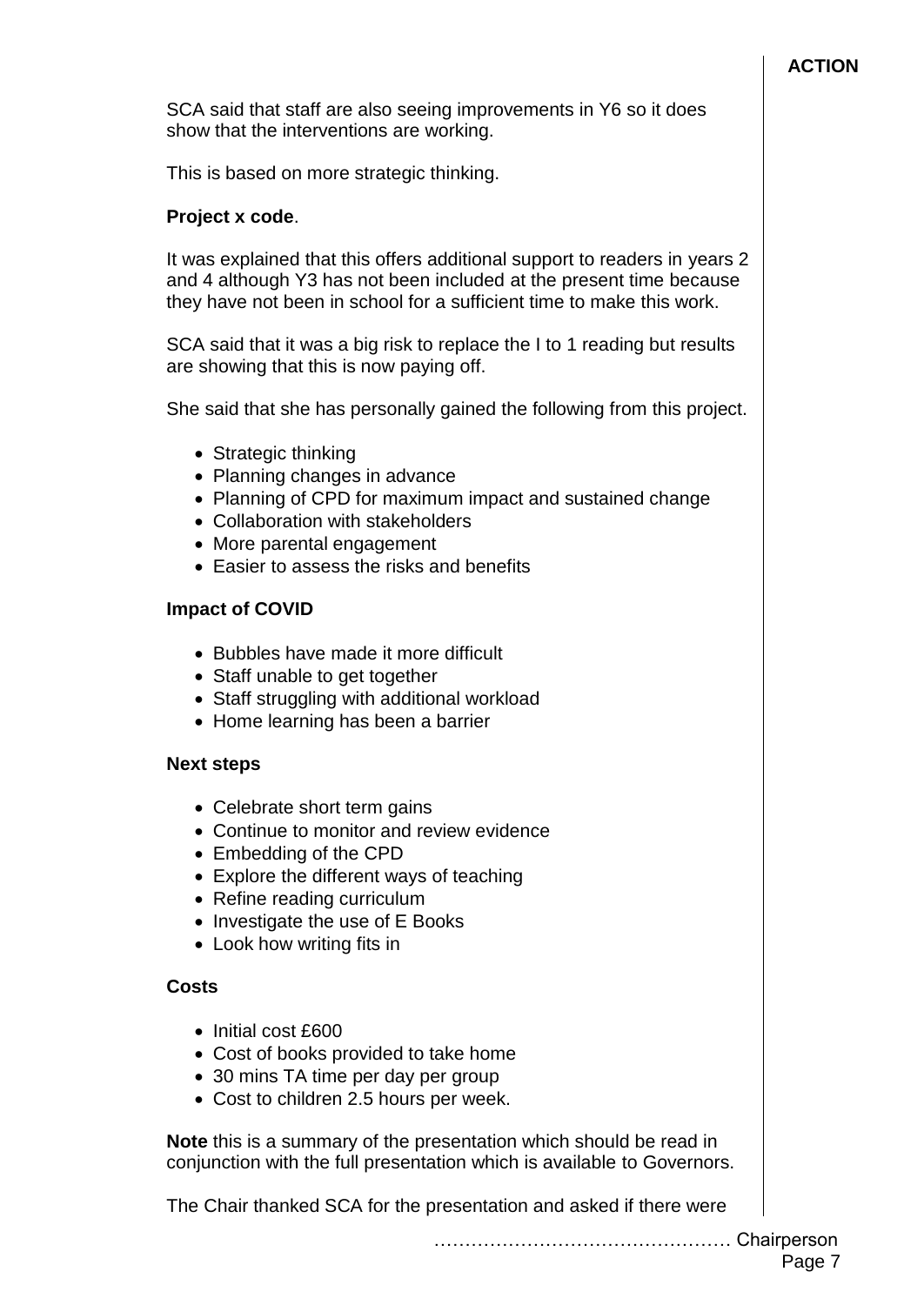any questions.

JM said that it was good to hear that the school is looking at this strategically but asked what effect the 2.5 hours per week per child will have on the rest of their learning. It was explained that it is based on the same time every morning so what they miss varies and much of the work covers English which they would struggle with anyway without this additional support.

JM asked if the targeted vocabulary at the start of COVID has suffered because of the time lost. SCA said that staff have tried to carry on with the vocabulary sheets but there have not been as many.

JM asked if the reading records which were working well have slipped as a result of COVID. SCA said that staff are looking at this and are using dojo to upload work as required.

SF said that he has much pride in what has been done and it is good to see how staff have stepped up. He said that SW and SCA have shown what good leaders they are and wanted to record his thanks.

TH said that she was pleased to see the consistent approach to phonics. SCA said that the new approach has helped teachers as they did not have experience in teaching phonics in the later years so this has helped older children.

TH asked if there was any work planned over summer. SCA said that staff are looking at what can be offered to keep this going.

The Chair said that the consistent approach is good to see.

SF said that it is good for Governors to receive information in this way and planned for a similar presentation around science at the next meeting.

#### 12. **Review of meeting**

Governors fulfilled their 3 core functions discussing the following areas.

- Data
- Catch up work
- Safeguarding
- SEN
- School plans for next year
- Curriculum
- Finance including approval of SFVS

#### 13. **Any other urgent business**

No other items raised

#### 14. **Date and Time of the Next Meeting**

………………………………………… Chairperson Page 8